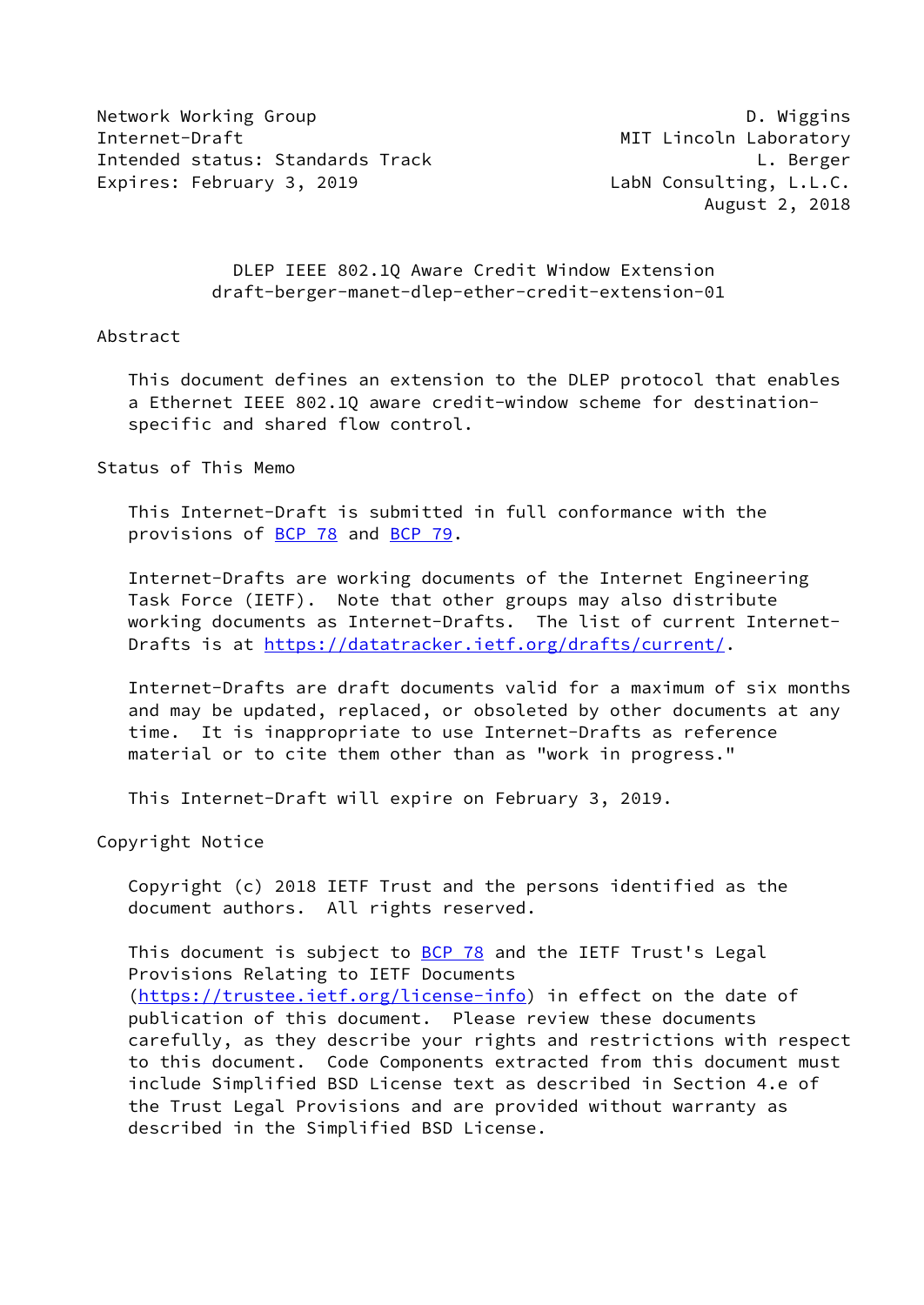<span id="page-1-1"></span>

| Internet-Draft |  | DLEP Ethernet Credit Extension | August 2018 |  |
|----------------|--|--------------------------------|-------------|--|
|                |  |                                |             |  |

### Table of Contents

| 1. Introduction $\ldots \ldots \ldots \ldots \ldots \ldots \ldots \ldots \ldots$ |   |
|----------------------------------------------------------------------------------|---|
|                                                                                  |   |
| $2.$ Extension Usage and Identification $.$                                      |   |
|                                                                                  |   |
|                                                                                  |   |
|                                                                                  |   |
|                                                                                  |   |
|                                                                                  |   |
| 6.1. Normative References 5                                                      |   |
| 6.2. Informative References 5                                                    |   |
| Appendix A. Acknowledgments 6                                                    |   |
|                                                                                  | 6 |
|                                                                                  |   |

# <span id="page-1-0"></span>[1](#page-1-0). Introduction

The Dynamic Link Exchange Protocol (DLEP) is defined in [\[RFC8175](https://datatracker.ietf.org/doc/pdf/rfc8175)]. It provides the exchange of link related control information between DLEP peers. DLEP peers are comprised of a modem and a router. DLEP defines a base set of mechanisms as well as support for possible extensions. This document defines one such extension.

 The base DLEP specification does not include any flow control capability. There are various flow control techniques theoretically possible with DLEP. This document defines a DLEP extension which provides an Ethernet-based flow control mechanism for traffic sent from a router to a modem. Flow control is provided using one or more logical "Credit Windows", each of which will typically be supported by an associated virtual or physical queue. Traffic sent by a router will use traffic flow classification information provided by the modem to identify which traffic is associated with each credit window. Credit windows may be shared or dedicated on a per flow basis. See [\[I-D.ietf-manet-dlep-da-credit-extension](#page-5-3)] for a DiffServbased version of credit window flow control.

 This document uses the traffic classification and credit window control mechanisms defined in

[\[I-D.ietf-manet-dlep-traffic-classification\]](#page-4-5) and

[\[I-D.ietf-manet-dlep-credit-flow-control](#page-4-6)] to provided credit window based flow control based on on DLEP destination and Ethernet VLANs and Priority Code Points. Ethernet Priority Code Point support is defined as part of the IEEE 802.1Q  $[IEEE.802.10 2014]$  tag format and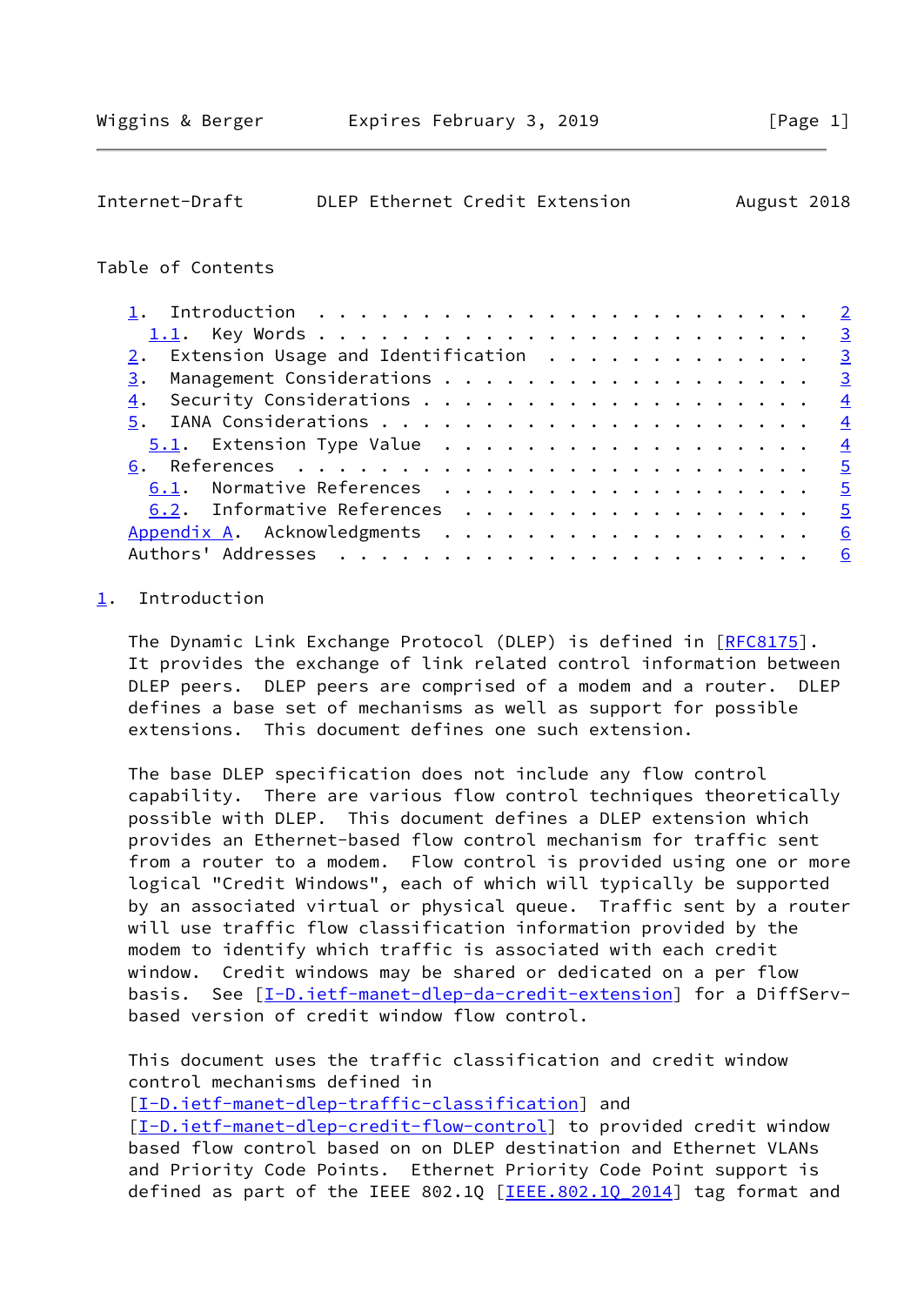includes a 3 bit "PCP" field. The tag format also includes a 12 bit VLAN identifier (VID) field. The defined mechanism allows for credit windows to be shared across traffic sent to multiple DLEP destinations VLANs, and PCPs, or used exclusively for traffic sent to

| Wiggins & Berger | Expires February 3, 2019 | [Page 2] |
|------------------|--------------------------|----------|
|                  |                          |          |

<span id="page-2-1"></span>Internet-Draft DLEP Ethernet Credit Extension August 2018

 a particular destination and/or VLAN and/or PCP. The extension also supports the "wildcard" matching of any PCP or VID.

 The extension defined in this document is referred to as "IEEE 802.1Q Aware Credit Window" or, more simply, the "Ethernet Credit" extension. The reader should be familiar with both the traffic classification and credit window control mechanisms defined in [\[I-D.ietf-manet-dlep-traffic-classification\]](#page-4-5) and [\[I-D.ietf-manet-dlep-credit-flow-control](#page-4-6)].

This document defines a new DLEP Extension Type Value in [Section 2](#page-2-2) which is used to indicate support for the extension.

### <span id="page-2-0"></span>[1.1](#page-2-0). Key Words

 The key words "MUST", "MUST NOT", "REQUIRED", "SHALL", "SHALL NOT", "SHOULD", "SHOULD NOT", "RECOMMENDED", "NOT RECOMMENDED", "MAY", and "OPTIONAL" in this document are to be interpreted as described in [BCP](https://datatracker.ietf.org/doc/pdf/bcp14) [14](https://datatracker.ietf.org/doc/pdf/bcp14) [[RFC2119\]](https://datatracker.ietf.org/doc/pdf/rfc2119) [\[RFC8174](https://datatracker.ietf.org/doc/pdf/rfc8174)] when, and only when, they appear in all capitals, as shown here.

<span id="page-2-2"></span>[2](#page-2-2). Extension Usage and Identification

 The extension defined in this document is composed of the mechanisms and processing defined in

[\[I-D.ietf-manet-dlep-traffic-classification\]](#page-4-5) and

[\[I-D.ietf-manet-dlep-credit-flow-control](#page-4-6)]. To indicate that the IEEE 802.1Q Aware Credit Window Extension is to be used, an implementation MUST include the IEEE 802.1Q Aware Credit Window Type Value in the Extensions Supported Data Item. The Extensions Supported Data Item is sent and processed according to [[RFC8175\]](https://datatracker.ietf.org/doc/pdf/rfc8175). Any implementation that indicates use of the IEEE 802.1Q Aware Credit Window Extension MUST support all Messages, Data Items, the Ethernet Traffic Classification Sub Data Item, and all related processing defined in [\[I-D.ietf-manet-dlep-traffic-classification\]](#page-4-5) and [\[I-D.ietf-manet-dlep-credit-flow-control](#page-4-6)].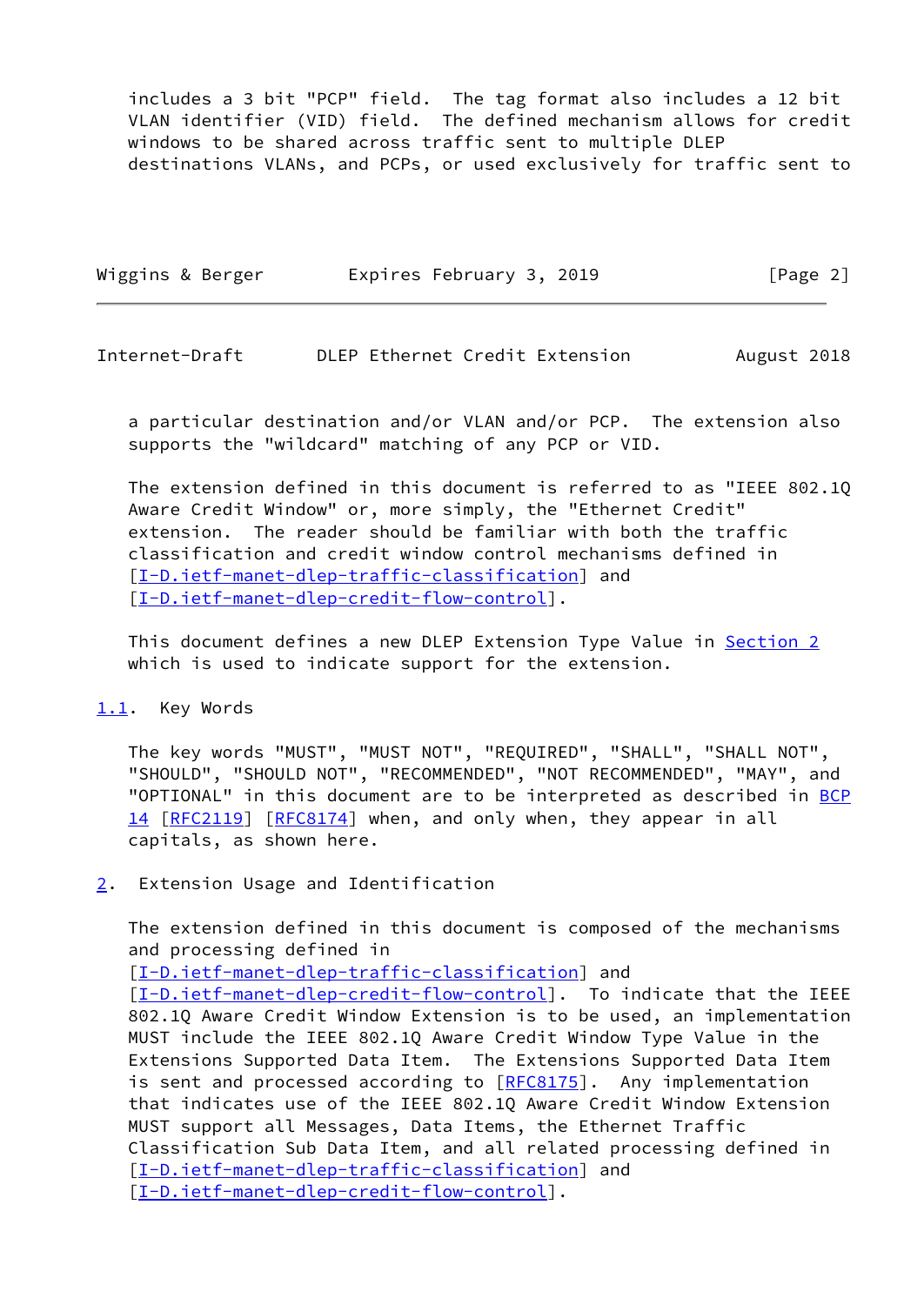The IEEE 802.1Q Aware Credit Window Extension Type Value is TBA1, see [Section 5](#page-4-0).

<span id="page-3-0"></span>[3](#page-3-0). Management Considerations

 This section provides several network management guidelines to implementations supporting the IEEE 802.1Q Aware Credit Window Extension.

 The use of the extension defined in this document SHOULD be configurable on both modems and routers.

| Wiggins & Berger | Expires February 3, 2019 | [Page 3] |
|------------------|--------------------------|----------|
|------------------|--------------------------|----------|

<span id="page-3-2"></span>Internet-Draft DLEP Ethernet Credit Extension August 2018

 Modems SHOULD support the configuration of PCP to credit window (queue) mapping.

 Modems MAY support the configuration of PCP to credit window (queue) mapping on a per VLAN basis. Note that VID value of zero (0) is used by [[I-D.ietf-manet-dlep-traffic-classification\]](#page-4-5) to indicate that VID is ignored and any VID value is used in traffic classification.

 When VLANs are supported by a modem without support from PCPs, the modem SHOULD support the configuration of VLAN to credit window (queue) mapping.

 Modems MAY support the configuration of the number of credit windows (queues) to advertise to a router.

 Routers may have limits on the number of queues that they can support and, perhaps, even limits in supported credit window combinations, e.g., if per destination queues can even be supported at all. When modem-provided credit window information exceeds the capabilities of a router, the router MAY use a subset of the provided credit windows. Alternatively, a router MAY reset the session and indicate that the extension is not supported. In either case, the mismatch of capabilities SHOULD be reported to the user via normal network management mechanisms, e.g., user interface or error logging.

<span id="page-3-1"></span>[4](#page-3-1). Security Considerations

 This document defines a DLEP extension that uses base DLEP mechanisms and the credit window control and flow mechanisms defined in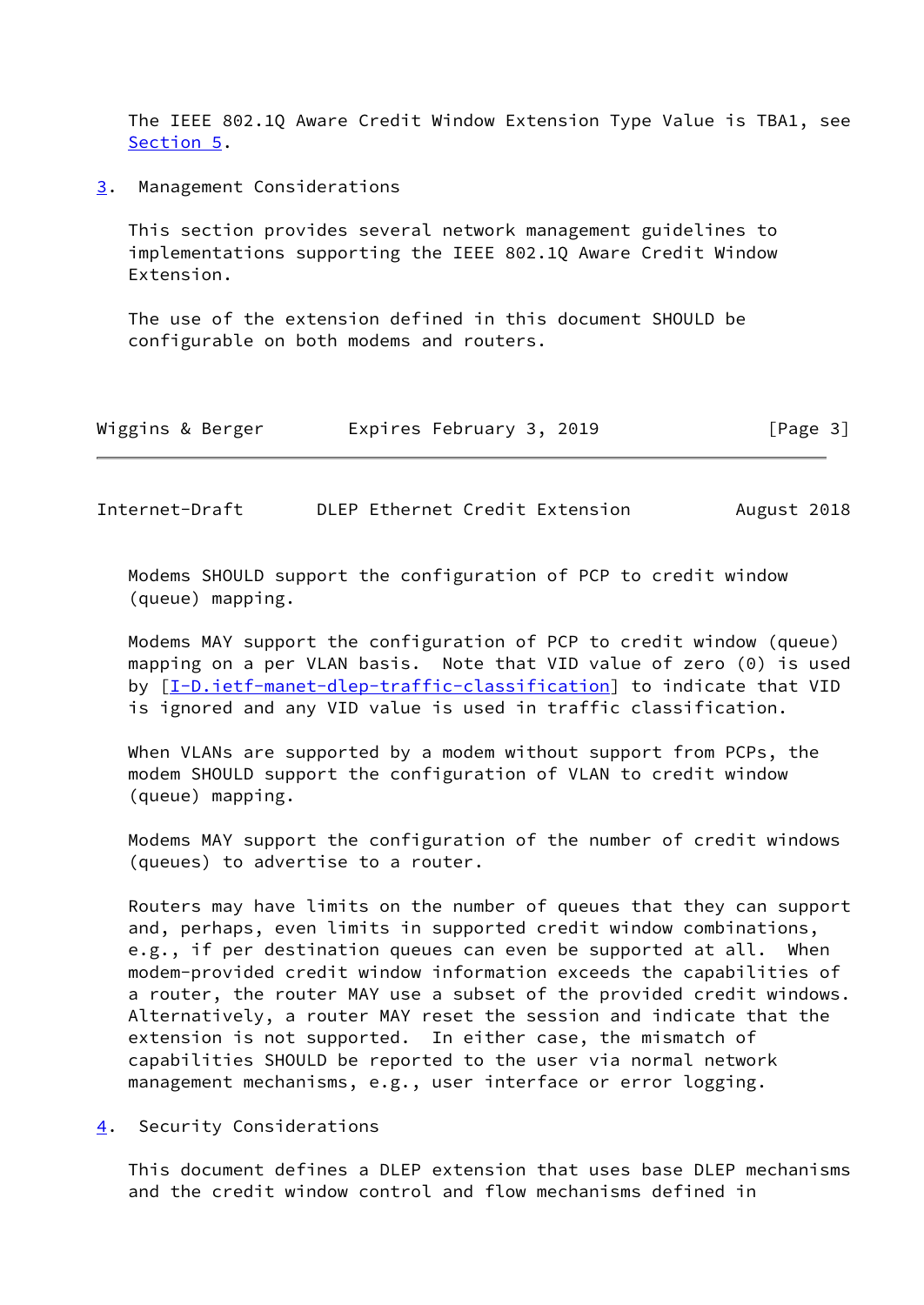[\[I-D.ietf-manet-dlep-traffic-classification\]](#page-4-5) and [\[I-D.ietf-manet-dlep-credit-flow-control](#page-4-6)]. The use of those mechanisms, and the introduction of a new extension, do not inherently introduce any additional threats above those documented in [\[RFC8175](https://datatracker.ietf.org/doc/pdf/rfc8175)]. The approach taken to Security in that document applies equally to the mechanism defined in this document.

<span id="page-4-0"></span>[5](#page-4-0). IANA Considerations

 This document requests one assignment by IANA. All assignments are to registries defined by [\[RFC8175](https://datatracker.ietf.org/doc/pdf/rfc8175)].

<span id="page-4-1"></span>[5.1](#page-4-1). Extension Type Value

 This document requests 1 new assignment to the DLEP Extensions Registry named "Extension Type Values" in the range with the "Specification Required" policy. The requested value is as follows:

| Wiggins & Berger | Expires February 3, 2019 | [Page 4] |
|------------------|--------------------------|----------|
|                  |                          |          |

<span id="page-4-3"></span>

| Internet-Draft |  | DLEP Ethernet Credit Extension |  |
|----------------|--|--------------------------------|--|
|                |  |                                |  |

ugust 2018

| Code   Description                     |
|----------------------------------------|
|                                        |
| TBA1   IEEE 802.1Q Aware Credit Window |
|                                        |

Table 1: Requested Extension Type Value

## <span id="page-4-2"></span>[6](#page-4-2). References

<span id="page-4-4"></span>[6.1](#page-4-4). Normative References

<span id="page-4-6"></span>[I-D.ietf-manet-dlep-credit-flow-control]

 Cheng, B., Wiggins, D., and L. Berger, "DLEP Credit-Based Flow Control Messages and Data Items", [draft-ietf-manet](https://datatracker.ietf.org/doc/pdf/draft-ietf-manet-dlep-credit-flow-control-02) [dlep-credit-flow-control-02](https://datatracker.ietf.org/doc/pdf/draft-ietf-manet-dlep-credit-flow-control-02) (work in progress), June 2018.

<span id="page-4-5"></span> [I-D.ietf-manet-dlep-traffic-classification] Cheng, B., Wiggins, D., and L. Berger, "DLEP Traffic Classification Data Item", August 2018.

<span id="page-4-7"></span>[IEEE.802.1Q\_2014]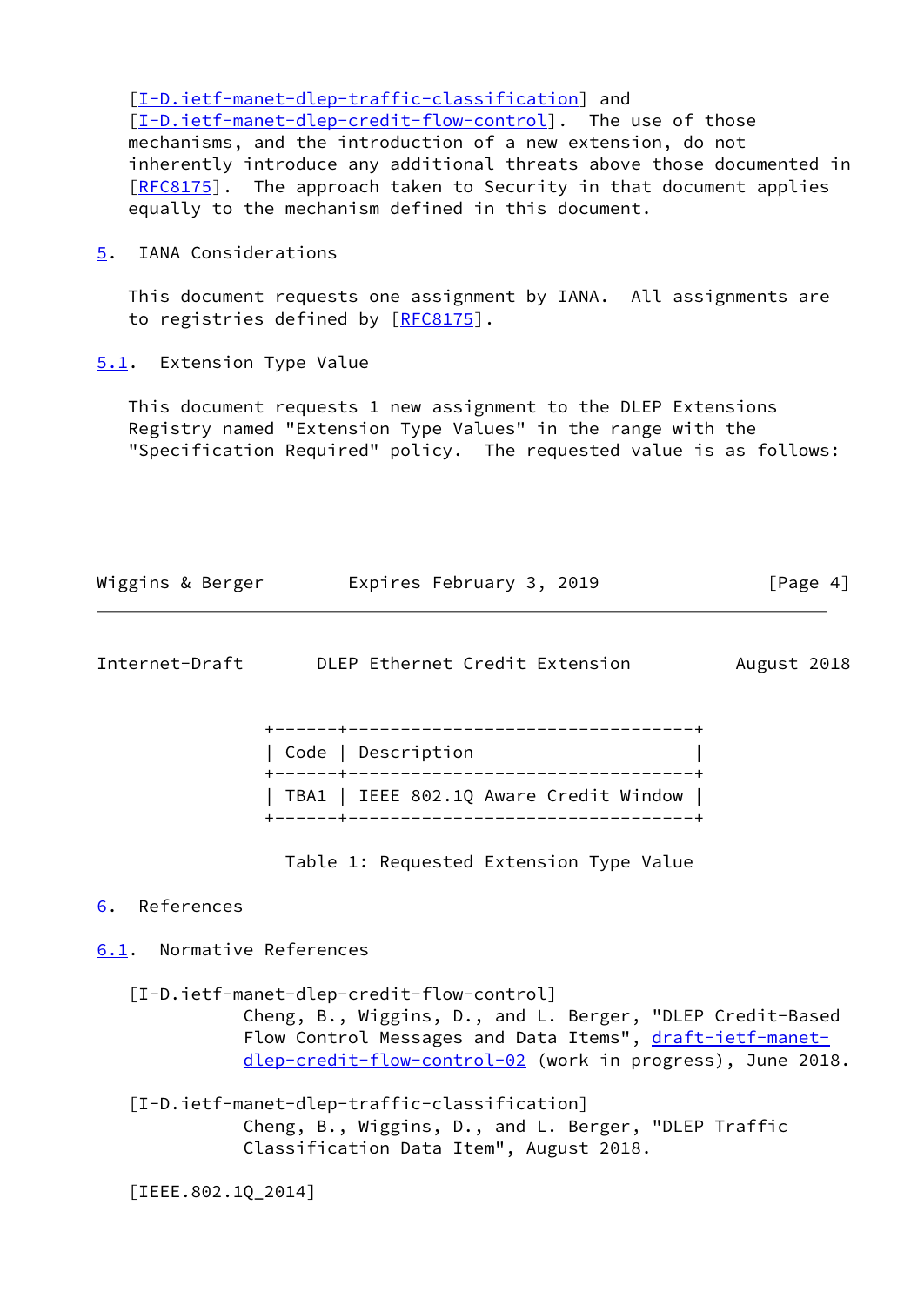IEEE, "IEEE Standard for Local and metropolitan area networks--Bridges and Bridged Networks", IEEE 802.1Q-2014, DOI 10.1109/ieeestd.2014.6991462, December 2014, <[http://ieeexplore.ieee.org/servlet/](http://ieeexplore.ieee.org/servlet/opac?punumber=6991460) [opac?punumber=6991460>](http://ieeexplore.ieee.org/servlet/opac?punumber=6991460).

- [RFC2119] Bradner, S., "Key words for use in RFCs to Indicate Requirement Levels", [BCP 14](https://datatracker.ietf.org/doc/pdf/bcp14), [RFC 2119](https://datatracker.ietf.org/doc/pdf/rfc2119), DOI 10.17487/RFC2119, March 1997, <[https://www.rfc-editor.org/info/rfc2119>](https://www.rfc-editor.org/info/rfc2119).
- [RFC8174] Leiba, B., "Ambiguity of Uppercase vs Lowercase in [RFC](https://datatracker.ietf.org/doc/pdf/rfc2119) [2119](https://datatracker.ietf.org/doc/pdf/rfc2119) Key Words", [BCP 14](https://datatracker.ietf.org/doc/pdf/bcp14), [RFC 8174,](https://datatracker.ietf.org/doc/pdf/rfc8174) DOI 10.17487/RFC8174, May 2017, [<https://www.rfc-editor.org/info/rfc8174](https://www.rfc-editor.org/info/rfc8174)>.
- [RFC8175] Ratliff, S., Jury, S., Satterwhite, D., Taylor, R., and B. Berry, "Dynamic Link Exchange Protocol (DLEP)", [RFC 8175,](https://datatracker.ietf.org/doc/pdf/rfc8175) DOI 10.17487/RFC8175, June 2017, <[https://www.rfc-editor.org/info/rfc8175>](https://www.rfc-editor.org/info/rfc8175).
- <span id="page-5-0"></span>[6.2](#page-5-0). Informative References

<span id="page-5-3"></span> [I-D.ietf-manet-dlep-da-credit-extension] Cheng, B., Wiggins, D., and L. Berger, "DLEP DiffServ Aware Credit Window Extension", [draft-ietf-manet-dlep-da](https://datatracker.ietf.org/doc/pdf/draft-ietf-manet-dlep-da-credit-extension-05) [credit-extension-05](https://datatracker.ietf.org/doc/pdf/draft-ietf-manet-dlep-da-credit-extension-05) (work in progress), May 2018.

| Wiggins & Berger<br>Expires February 3, 2019 | [Page 5] |
|----------------------------------------------|----------|
|----------------------------------------------|----------|

<span id="page-5-2"></span>Internet-Draft DLEP Ethernet Credit Extension August 2018

<span id="page-5-1"></span>[Appendix A.](#page-5-1) Acknowledgments

 The document was motivated by discussions in the MANET working group. Many useful comments were received from contributors to the MANET working group.

Authors' Addresses

 David Wiggins MIT Lincoln Laboratory Massachusetts Institute of Technology 244 Wood Street Lexington, MA 02421-6426

Email: David.Wiggins@ll.mit.edu